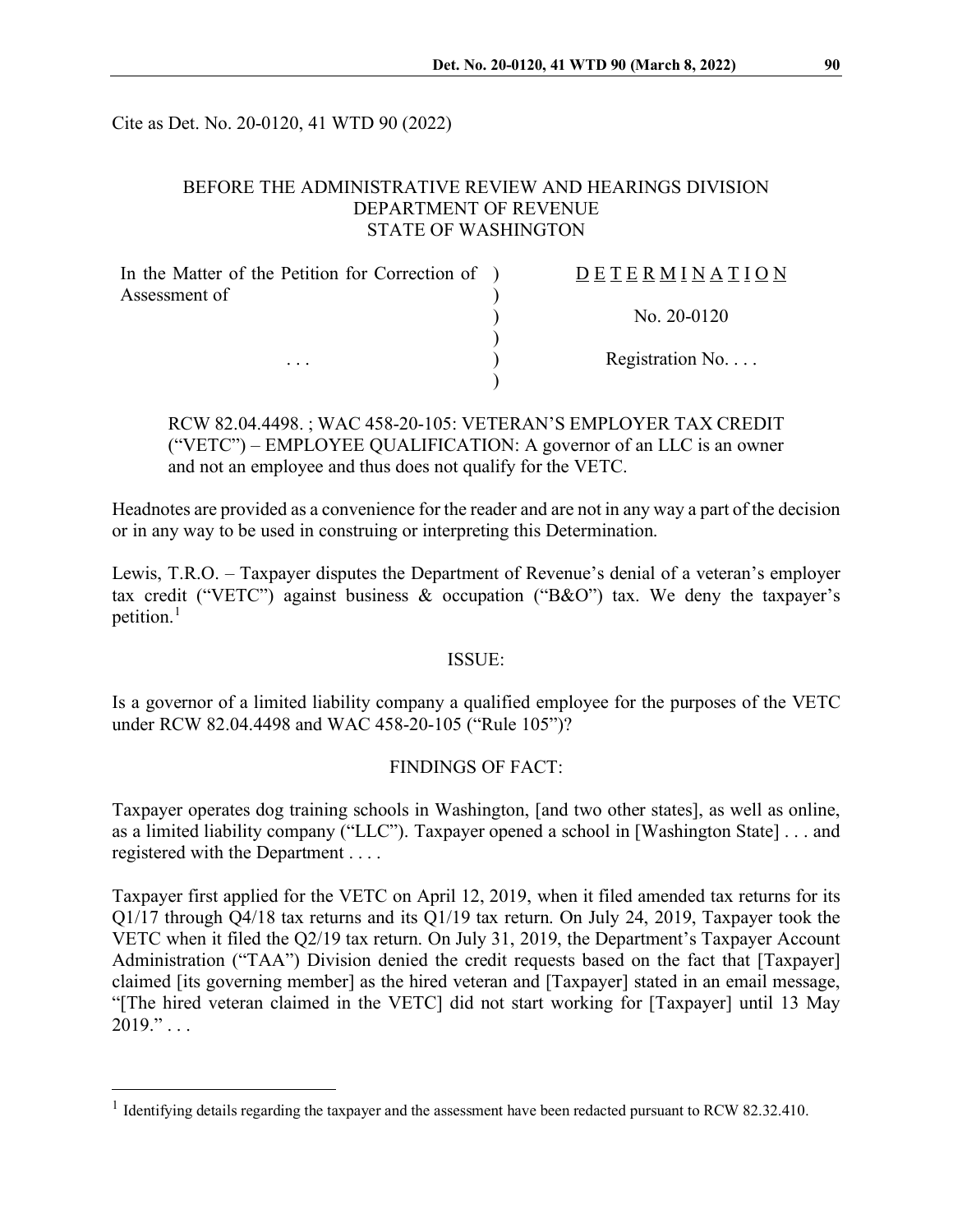Taxpayer continued to take the VETC on the Q3/19 and January 2020 tax returns, filed October 30, 2019, and February 14, 2020, respectively. On December 6, 2019, TAA made an additional request for information about VETC taken on the tax returns submitted. On February 19, 2020, TAA denied the VETC taken on the Q3/19 and January 2020 tax returns because [the hired veteran] was a governing member [of Taxpayer, as an LLC,] and not a qualifying employee.

Taxpayer disagreed with the Department's action. On March 9, 2020, [the governing member] submitted electronically the follow request for review [on behalf of Taxpayer]:

I have filed tax returns for [Taxpayer] for the past year. I am a veteran and my wife owns the company which is a sole proprietor LLC. I receive a monthly paycheck from the company for my services. As of late I have received notifications that we owe money to WA state because I cannot be counted as a Veteran hire and cannot take the veteran credit. I have reviewed the state statute and disagree with this ruling as I am not on the business LLC. I am a veteran and I do get paid by the company. It is irrelevant that the owner is also my spouse. Please let me know if you need more information and how this can be resolved.

Taxpayer's March 9, 2020, request for review disputed the denial of the VETC Taxpayer took for the employment of [the governing member]. Taxpayer's website . . . provides biographies for both [the governing member's wife] and [the governing member]. [The governing member's wife's] biography states [that she is the owner of Taxpayer and a military veteran].

. . .

[The governing member's] biography states [that he is the owner and manager of Taxpayer and that he is a military veteran.]

. . .

A review of the information available at the Washington Secretary of State's website disclosed that [prior to the periods at issue], . . . Taxpayer's Executor [(the governing member's wife)] filed a Certificate of Formation with the Washington Secretary of State's office creating Taxpayer, [as an LLC].

[The Executor] continued to file annual reports with the Secretary of State's office until the annual report filed [in] 2019, when [the governing member] filed the annual report. The annual report listed [the Executor and the governing member] as Governors. [The governing member] signed the electronic filing as "owner" attesting that: "This document is hereby executed under penalty of law and is to the best of my knowledge true and correct." *See* Taxpayer's 2019 Annual Report.

Once again, [in] 2020, [the governing member] filed the Taxpayer's annual report, which listed [the governing member] and [the Executor] as Governors.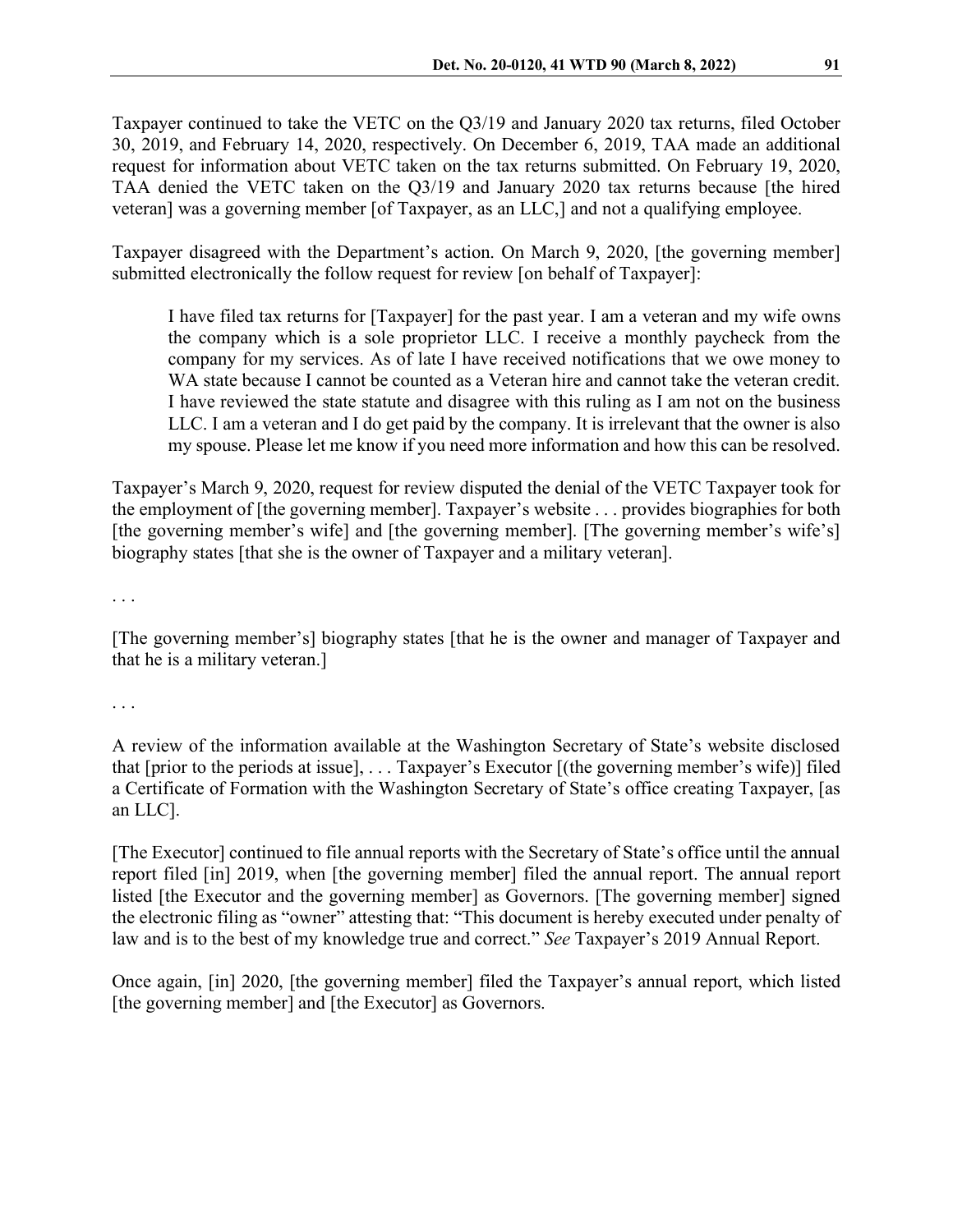#### ANALYSIS:

The Legislature enacted law providing for a Veteran's Employer Credit Program. Under the provisions of RCW 82.04.4498, businesses that hire a qualified employee for a position located in Washington for at least two consecutive full calendar quarters on or after October 1, 2016, and before June 30, 2022, may take a credit against their B&O tax. RCW 82.04.4498 defines terms in the statute, including "Qualified Employee" as follows:

(a)(i) "Qualified employee" means an unemployed veteran who is employed in a permanent full-time position for at least two consecutive full calendar quarters. For seasonal employers, "qualified employee" also includes the equivalent of a full-time employee in work hours for two consecutive full calendar quarters.

(ii) For purposes of this subsection  $(8)(a)$ , "full time" means a normal workweek of at least thirty-five hours.

(b) "Unemployed" means that the veteran was unemployed as defined in RCW 50.04.310 for at least thirty days immediately preceding the date that the veteran was hired by the person claiming credit under this section for hiring the veteran.

(c) "Veteran" means every person who has received an honorable discharge or received a general discharge under honorable conditions or is currently serving honorably, and who has served as a member in any branch of the armed forces of the United States, including the national guard and armed forces reserves.

RCW 82.04.4498(8).

RCW 82.04.4498 also provides:

Credits earned under this section may be claimed only on returns filed electronically with the department using the department's online tax filing service or other method of electronic reporting as the department may authorize. No application is required to claim the credit, but the taxpayer must keep records necessary for the department to determine eligibility under this section including records establishing the person's status as a veteran and status as unemployed when hired by the taxpayer.

## RCW 82.04.4498(6).

Not only must the employee be a qualifying veteran, but the VETC's requirement as to qualifying period and calculation must also be satisfied. The VETC includes a qualifying period. The qualifying period is from the date of hire of a qualified veteran to the end of the second consecutive full calendar quarter. *See* RCW 82.04.4498(2).

As quoted above, while no application is required to claim the credit, the taxpayer must keep records necessary for the department to determine eligibility under this section, including records establishing the person's status as a veteran and status as unemployed when hired by the taxpayer. RCW 82.04.4498(6).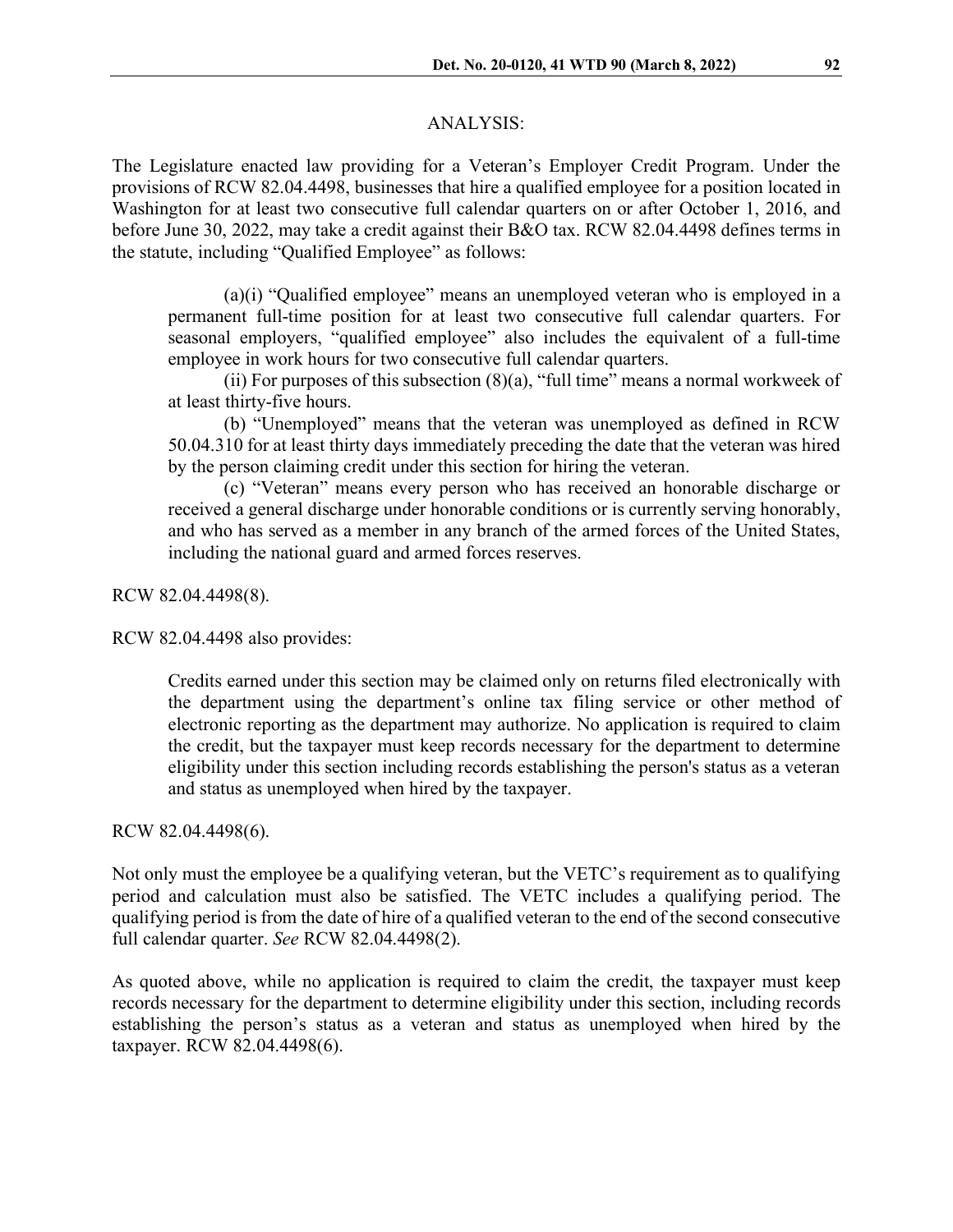In an email to TAA, [the governing member] stated: "I did not start working for [Taxpayer] until 13 May 2019." Thus, by [his] own admission, his hiring would not have qualified for the VETC that Taxpayer claimed in 2017 or 2018, and for part of 2019. Taxpayer also has not provided information that [the governing member] was unemployed at the time Taxpayer hired him. More importantly, Taxpayer's website and Taxpayer's filings with the Washington State Secretary of State disclose that [the governing member] functioned as an owner and governor of the LLC and not as an employee. Taxpayer signed Taxpayer's annual report as governor the annual report filed with the Washington Secretary of State [in] 2019. Taxpayer's current website lists [the governing member] as owner.

The Department adopted WAC 458-20-105 ("Rule 105") to assist in determining employment status. Under the provisions of Rule 105(8), "[a] corporation, joint venture, partnership, limited liability corporation, or any other group of individuals acting as a unit, is not an employee." In this case, the question is whether an "owner" or "governor" is an employee of the Taxpayer, as an LLC. For that answer we look to other provisions contained within Rule 105. With respect to the factors indicating whether an individual is an independent contractor or employee, WAC 458-20- 105 provides, in relevant part:

. . .

(3) **Persons engaging in and operating a business.** A person operating a business is a business entity that is engaging in business. The term "engaging in business" includes commencing, conducting, or continuing in business and also the exercise of corporate or franchise powers as well as liquidating a business when the liquidators thereof hold themselves out to the public as conducting such business. RCW 82.04.150. Engaging in business also includes the act of transferring, selling or otherwise dealing in real or personal property, or the rendition of services, for consideration except as an employee. The following conditions will serve to indicate that a person is engaging in and operating a business.

If a person is:

(a) Holding oneself out to the public as engaging in business with respect to dealings in real or personal property, or in respect to the rendition of services;

(b) Entitled to receive the gross income of the business or any part thereof;

(c) Liable for business losses or the expense of conducting a business, even though such expenses may ultimately be reimbursed by a principal;

(d) Controlling and supervising others, and being personally liable for their payroll, as a part of engaging in business;

(e) Employing others to carry out duties and responsibilities related to the engaging in business and being personally liable for their pay;

(f) Filing a statement of business income and expenses (Schedule C) for federal income tax purposes;

(g) A party to a written contract, the intent of which establishes the person to be an independent contractor;

(h) Paid a gross amount for the work without deductions for employment taxes (such as Federal Insurance Contributions Act, Federal Unemployment Tax Act, and similar state taxes).